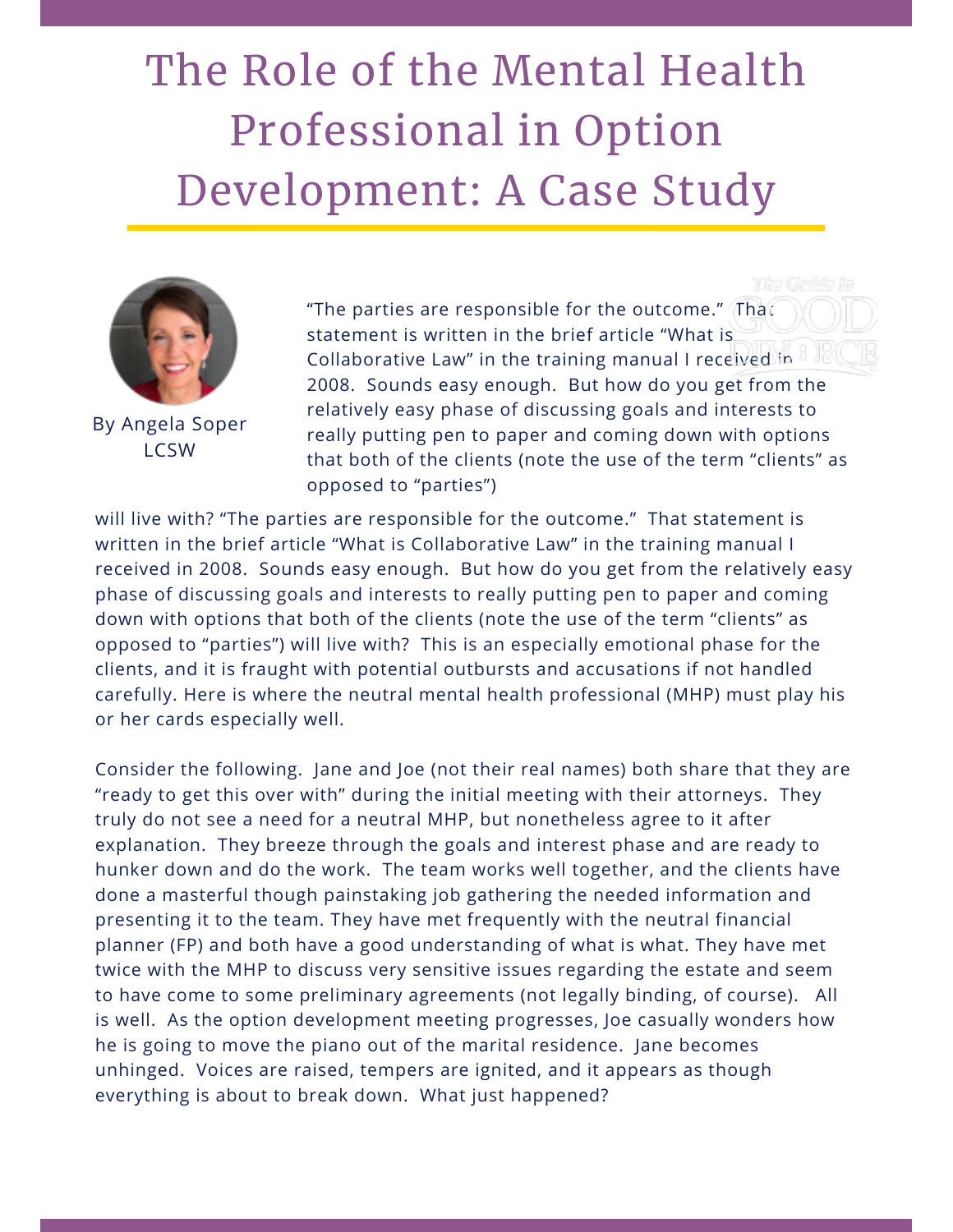The first thing to notice is the sentence "they breeze through the goals and interest phase." Chapter 6 of "Protocols of Practice for Collaborative Family Lawyers", section 6.02 reads, "The first and most important stage of the collaborative law process is defining the parties' goals and interests." The MHP cannot assume that once the goals and interests are on the whiteboard that it can be cast aside and put to rest. During this phase, it is crucial for the MHP to notice not just what one person is saying, but also what the other person is not saying. What are the unspoken reactions? Is that person bored, seething, shaking his/her head in disagreement? Is that person even paying attention? What about the person who historically has not fought for him/herself? Are they just "playing dead" or waving a white flag of surrender? It is during this phase, while defining goals and interests, that the team is laying the foundation for option development. It is thenwhen the MHP takes note of reactions and deals with them, either head on or if needed, off-line and helps the clients get back on track.

For Jane, she had been a quiet mouse in their marriage. Joe was a very successful oil executive, and Jane was a volunteer at the local children's hospital. Over the years, she had learned to be quiet and agreeable, and this worked for 20 years, until it didn't. In the initial meeting, the team noticed that Jane would speak up but then quickly quiet down when Joe would interject something. The MHP took note and reminded them that each would be able be to speak without interruption. Joe would apologize and Jane would say something to the effect of "it's OK." The MHP noted that when Joe said that he wanted the piano, Jane appeared to be shocked. When it was her turn to talk about her goals and interests, she said she was surprised that Joe wanted the piano since he didn't play a note. Still, she did not express an interest to have it.

What the MHP should have done was either bring it up then and there or make a mental note of it and bring it up during an off-line meeting. Knowing that Jane had been a less than active participant in the marriage historically was the first clue that it would more than likely be that her goals and interests might come in fits and starts, or that she would need to be encouraged to speak up and find a voice. It takes some finesse to do so without losing one's neutrality, but it can most certainly be done. In each and every subsequent meeting, the goals and interests should be reviewed and modified if need be. This would have been a good way to see the clients' progression in the collaborative process.

The second thing to notice is that the MHP met off-line with the couple on two different occasions. This would have been an excellent time to bring up the piano and Jane's comment about Joe not playing. A simple, "I'm curious, Joe, since you don't play the piano and you expressed an interest to keep it, is it a family heirloom?" The tone is one of curiosity and not confrontational, and he has been given an "out" with the heirloom question.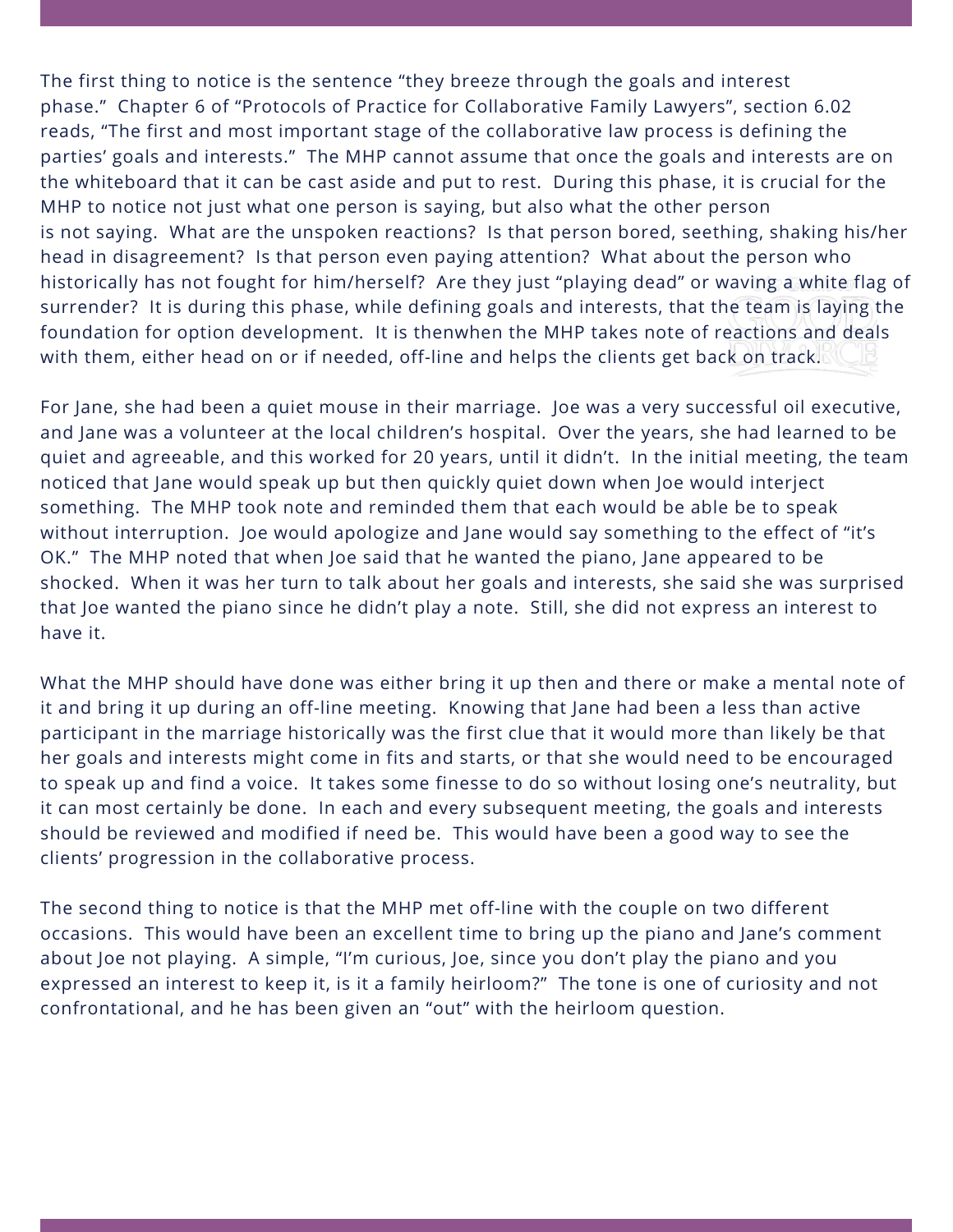It also would have been appropriate to tell Jane that it had not gone unnoticed that she seemed shocked when Joe said he was interested in the piano. Whether she played piano or not (she did) may have been irrelevant. What was not irrelevant was the fact that she too wanted it, and it was an item that got lost in the process, even though it was mentioned during the first meeting. Clearly, she did not put it on "her side" of the goals and interest list, but it was here that the MHP needed to pay close attention to not only what is being said, but sometimes most importantly, what is not said. And it would be important that the MHP keep the team up-to-speed on the off-line discussions about the piano (and other issues). That way, the attorneys would also be working with the clients to find equitable solutions. Chaids to

Finally, it is perfectly acceptable to call a time-out during the option development phase, and in any phase for that matter. It is also acceptable, though not ideal, to end the meeting and regroup if need be. Obviously, this would only be done if the time-out were productive and the team decided that it was in the clients' best interest to reconvene at a later time. It would be the MHP's role to stop the process when Jane "became unhinged" and gently but firmly ask for a time-out. The time-out call should be swift and clear so that the meeting does not become contentious. At that point, it is advisable for the MHP to request a meeting with both clients and their attorneys separately, always in the interest of appearing neutral. Since it was Jane who erupted, it would be Jane and her attorney that the MHP would meet with first. If it were clear to everyone that this was not an issue that could be resolved (e.g. Jane is able to clearly articulate that she wants the piano and this is a non-negotiable for her, and Joe too sees it as a non-negotiable), the meeting should end and a date for a new meeting would be set, hopefully sooner rather than later.

So what is the role of the MHP during the development of settlement options? Below is a list of things to consider during this phase in the collaborative law process.

- Always keep the goals and interests in mind and discuss them at the outset of every 1. meeting.
- 2.Be prepared to deal with "hot button" issues. The MHP will know what those are based on prior meetings and how the clients reacted to various topics.
- 3.Prepare the professional team by letting them know what the hot button issues are. In this case, it would have been important for both attorneys to know that both clients wanted the piano and why. The attorneys could have talked to the clients about the pros and cons of keeping it and perhaps used it as a negotiation tool. Further, in understanding why, it may become clearer to the client that perhaps it is not as important to keep, and it may be more of an emotional issue than it is an item of interest. Again, staying neutral and out of the way is imperative. It is the clients who are responsible for outcome. It is the MHP's role to help them get there collaboratively.
- Understand that often, when one of the clients has been quiet and submissive during the 4.marriage (most often the wife), the new-found voice can often have a distinctive edge to it that may lack moderation. It is crucial that the MHP offer gentle reminders of the code of conduct and help reframe what is trying to be said in a more agreeable tone.It has been my experience that the distinctive edge comes out full-bore during this phase.